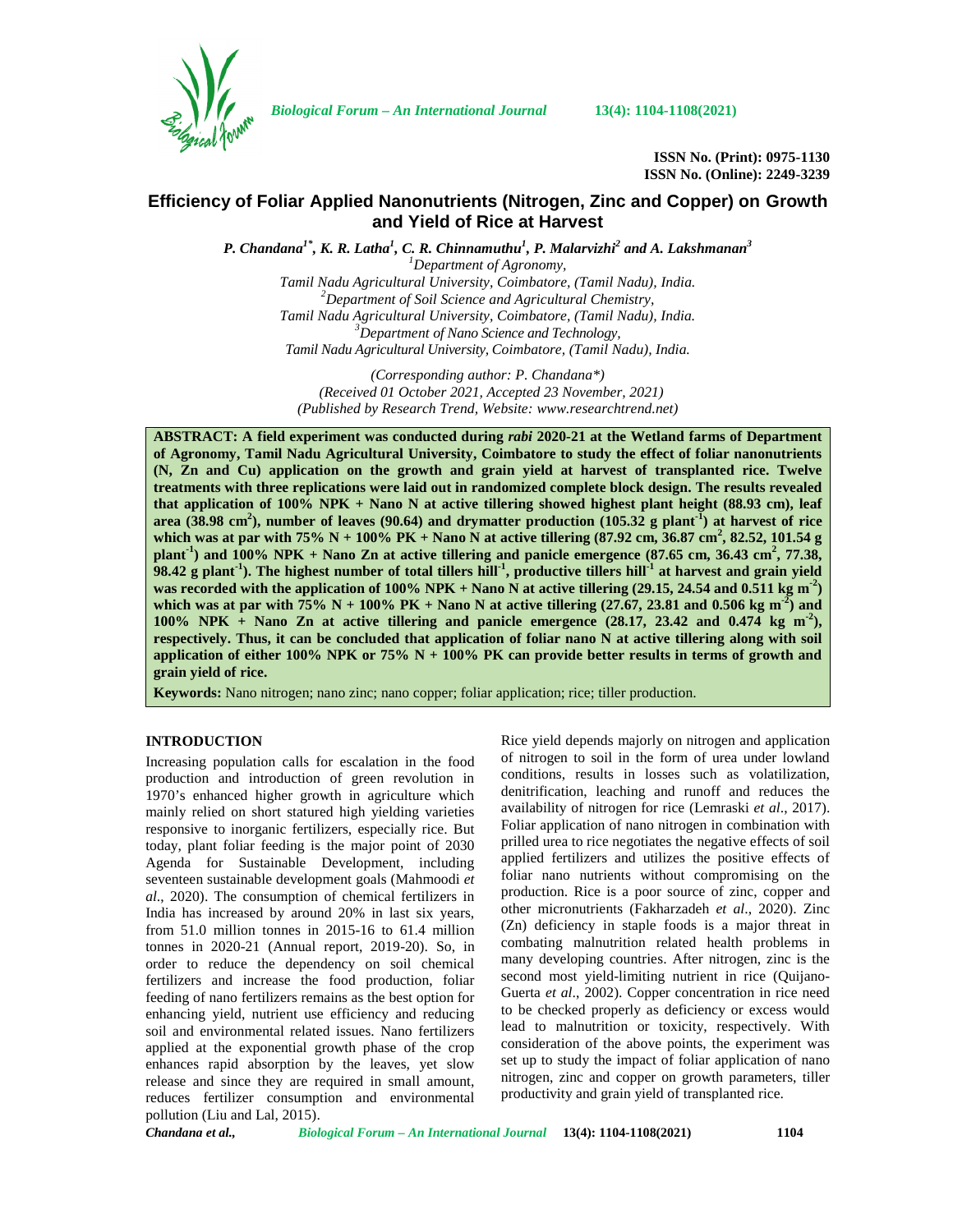## **MATERIAL AND METHODS**

A field study was undertaken during *rabi* 2020-21 at the Wetland Farms of Department of Agronomy, Tamil Nadu Agricultural University, Coimbatore which is located at 11′N latitude and 77˚E longitude, at an altitude of 426.7 m above mean sea level. The soil of the experimental site is clay loam in texture and slightly alkaline in reaction (pH of 8.1). Initial organic carbon status of the soil was medium (0.60%) with low in available nitrogen  $(212 \text{ kg ha}^{-1})$ , medium in available phosphorus  $(11.58 \text{ kg ha}^{-1})$ , high in available potassium  $(686 \text{ kg ha}^{-1})$ , high in both available zinc  $(10.3 \text{ mg kg}^{-1})$ and available copper  $(9.5 \text{ mg kg}^{-1})$ .

The experiment consists of twelve treatments laid out in randomized complete block design with three replications. The treatments are:  $T_1$  - 100% NPK,  $T_2$  -0% N + 100% PK,  $T_3$  - 100% NPK + Nano N at AT (active tillering),  $T_4$  - 75% RD N + 100% PK + Nano N at AT,  $T_5$  - 50% RD N + 100% PK + Nano N at AT,  $T_6$ - 100% NPK + Nano  $N +$  Nano Cu + Nano Zn at AT,  $T_7$  - 75% RD N + 100% PK + Nano N + Nano Cu + Nano Zn at AT,  $T_8$  - 50% RD N + 100% PK + Nano N  $+$  Nano Cu  $+$  Nano Zn at AT,  $T_9$  - 100% NPK  $+$  Nano Zn at AT,  $T_{10}$  – 100% NPK + Nano Zn at AT and PE (panicle emergence),  $T_{11}$  - 100% NPK + Nano Cu at AT,  $T_{12}$  - 100% NPK + Nano Zn at AT and PE. Rice CO 51, was used as the test variety and SRI method of rice cultivation was followed. All the other cultivation practices were followed as per recommended practice (CPG, 2020). The recommended dose of fertilizer is 150:50:50 kg N:P<sub>2</sub>O<sub>5</sub>:K<sub>2</sub>O ha<sup>-1</sup>. The entire recommended properdose of N and K were applied to soil in three equal splits *i.e*., at basal, active tillering and panicle initiation stage whereas the total phosphorus (P) was applied as basal. Nano N, Zn and Cu supplied by IFFCO were applied as foliar at the rate of  $8 \text{ ml } 1^{-1}$  of water. With respect to combination treatments  $(T_6 \text{ to } T_8)$ , all the nano liquid fertilizers were tank mixed. First foliar spray was done on 30 DAT and second spray was done on 60 DAT as per the scheduled treatments. The liquid nano N, Zn and Cu contained 40000 ppm of N, 10000 ppm of Zn and 8000 ppm of Cu, respectively.

The biometric observations on plant height, leaf area, number of leaves, total number of tillers hill<sup>-1</sup>, productive tillers hill<sup>-1</sup> and drymatter production at harvest were recorded from the tagged five plants in the net plot area of each treatment and averaged. Leaf area was calculated by multiplying leaf length and leaf breadth. The grain yield was recorded from one sq. m area of net plot. The data recorded was statistically analysed using analysis of variance (ANOVA) technique at 5% probability level as described by Gomez and Gomez (2010) to draw valid conclusions.

# **RESULTS AND DISCUSSION**

#### *A. Effect of foliar application of nano N, Zn and Cu on the growth parameters of rice at harvest*

The growth parameters such as plant height, leaf area, number of leaves and drymatter production of rice at harvest was significantly influenced by the foliar application of nano N, Zn and Cu (Table 1). The plant height of rice at harvest showed very slight variation between the treatments. The highest plant height (88.93 cm) was observed with the application of  $100\%$  NPK + Nano N at active tillering  $(T_3)$  which was on par with 75% N + 100% PK + Nano N at active tillering  $(T_4,$ 87.92 cm) and 100% NPK + Nano Zn at active tillering and panicle emergence  $(T_{10}, 87.65)$  cm). The leaf area and number of leaves were highest in treatment  $T_3$  *i.e.*, 100% NPK + Nano N at active tillering  $(38.98 \text{ cm}^2 \text{ and }$ 90.64) which was at par with 75% N + 100% PK + Nano N at active tillering  $(36.87 \text{ cm}^2 \text{ and } 82.52)$  and 100% NPK + Nano Zn at active tillering and panicle emergence (36.43 cm<sup>2</sup> and 77.38), respectively. Similar pattern was observed with drymatter production wherein the highest drymatter production of 105.32 g plant<sup>-1</sup> was recorded in 100% NPK + Nano N at active tillering treatment  $(T_3)$  which was on par with 75% N + 100% PK + Nano N at active tillering  $(T_4, 101.54 \text{ g})$ plant<sup>-1</sup>) and 100% NPK + Nano Zn at active tillering and panicle emergence  $(T_{10}$ , 98.42 g plant<sup>-1</sup>). Significantly lower growth parameters was observed with no nitrogen application and 100% PK  $(T_2)$ .

| Table 1: Efficiency of foliar applied nanonutrients (nitrogen, zinc and copper) on growth parameters of rice |  |
|--------------------------------------------------------------------------------------------------------------|--|
| at harvest.                                                                                                  |  |

| <b>Treatment</b>                                           | Plant height (cm) | Leaf area $(cm2)$ | No. of<br>leaves | <b>Drymatter</b><br>production<br>$(g$ plant <sup>-1</sup> ) |
|------------------------------------------------------------|-------------------|-------------------|------------------|--------------------------------------------------------------|
| $T_1(100_{NPK})$                                           | 83.38             | 34.29             | 75.17            | 91.00                                                        |
| $T_2 (0 \nN + 100 \nW)$                                    | 78.77             | 28.55             | 44.00            | 68.84                                                        |
| $T_3(100_{NPK} + nFN \n\mathcal{Q} AT)$                    | 88.93             | 38.98             | 90.64            | 105.32                                                       |
| $T_4$ (75 <sub>N</sub> + 100 <sub>PK</sub> + nFN @ AT)     | 87.92             | 36.87             | 82.52            | 101.54                                                       |
| $T_5$ (50 <sub>N</sub> + 100 <sub>PK</sub> + nFN @ AT)     | 81.52             | 32.23             | 59.00            | 84.61                                                        |
| $T_6(100_{NPK} + nFNZnCu \n\omega AT)$                     | 85.23             | 33.72             | 72.75            | 94.25                                                        |
| $T_7$ (75 <sub>N</sub> + 100 <sub>PK</sub> + nFNZnCu @ AT) | 84.45             | 32.75             | 74.50            | 91.16                                                        |
| $T_8$ (50 <sub>N</sub> + 100 <sub>PK</sub> + nFNZnCu @ AT) | 82.38             | 32.39             | 65.83            | 84.08                                                        |
| $T_9(100_{NPK} + nFZn \n\omega AT)$                        | 87.43             | 34.34             | 73.50            | 97.08                                                        |
| $T_{10} (100_{NPK} + nFZn \n\omega AT \& PE)$              | 87.65             | 36.43             | 77.38            | 98.42                                                        |
| $T_{11}$ (100 <sub>NPK</sub> + nFCu @ AT)                  | 86.72             | 34.79             | 71.00            | 89.08                                                        |
| $T_{12}(100_{NPK} + nFCu \n\textcirc AT & PE)$             | 86.96             | 33.95             | 65.50            | 88.75                                                        |
| SEd                                                        | 1.17              | 1.44              | 4.12             | 4.73                                                         |
| $CD (P = 0.05)$                                            | 3.43              | 2.99              | 8.54             | 9.81                                                         |

nFN: Nano Foliar Nitrogen, nFNZnCu: Nano Foliar Nitrogen + Zinc + Copper, nFZn: Nano Foliar Zinc, nFCu: Nano Foliar Copper, AT: Active Tillering, PE: Panicle Emergence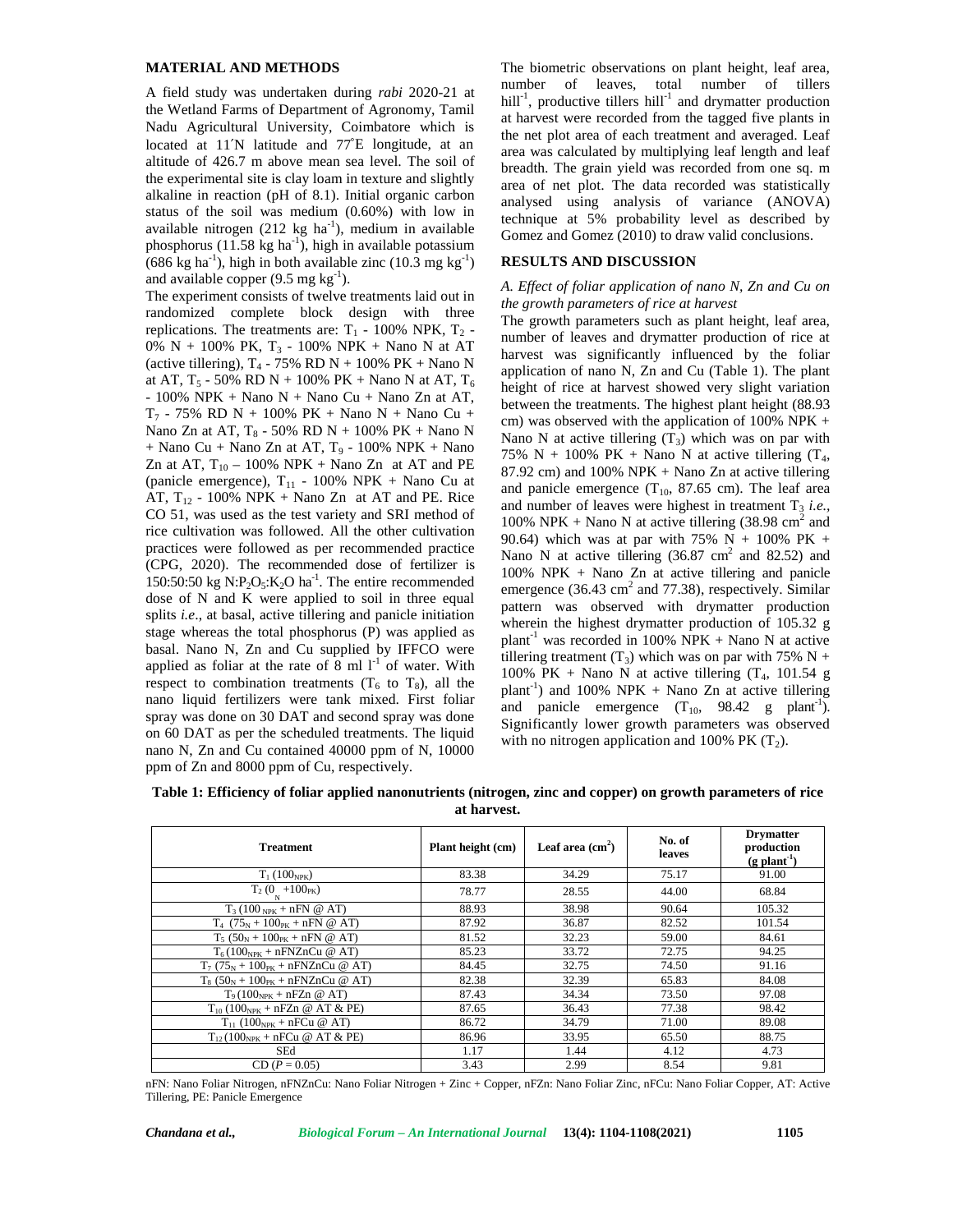Foliar application of nano N along with soil application of either 100% N or 75% N and nano Zn showed better performance compared to 100% NPK alone with respect to growth parameters like plant height, leaf area, number of leaves and drymatter production. Foliar application of nano N along with soil application of conventional urea caused increase in the nitrogen uptake through leaves and roots that might have led to increased mobilization of synthesized carbohydrates into amino acid and protein which stimulated the rapid cell division and cell elongation (Song *et al*., 2013). Similar findings were observed in rice by Rathnayaka *et al*., (2018) and in maize by Manikandan and Subramanian (2016). Nitrogen also promotes absorption of other nutrients including potassium and phosphorus which lead to increased total plant growth. Application of nano Zn might have enhanced the auxin biosynthesis that can stimulate cell division and better absorption of minerals and thus increased the plant growth (El-Tohamy and El-Greadly, 2007). This suggests that nanofertilizer can either provide nutrients for the plant or aid in the transport or absorption of available nutrients resulting in better crop growth (Benzon *et al*., 2015). The rapid absorption, penetration and slow release of nano nutrients enable the plants to utilize nano-fertilizers readily and completely, leading to an increase in plants biomass (Khalid *et al*., 2021). Liu and Liao (2008) found that the activity of water after adding nano materials was increased and N, P and K were absorbed by the plants along with the absorbed water, thus the dry matter production was also increased. The higher nutrient use efficiency and significantly lesser nutrient losses of nano fertilizers lead to higher growth and productivity (Mishra *et al*., 2020). Plants supplied with adequate amount of major and minor nutrients produced more leaves and brought about greater accumulation of photosynthates, produced taller plant with higher leaf area and finally dry matter accumulation.

Tank mix application of three nano nutrients reduced the growth parameters which might be due to antagonistic interactions that lead to reduced photosynthesis and ultimately the plant growth. Similar findings were observed by Chaudhry *et al*., (1973) in rice and Chaudhry and Lonerag (1970) in wheat. Nano Cu application twice at active tillering and panicle emergence showed reduced growth parameters compared to single application at active tillering alone which clearly suggests that the higher doses of copper applications can be toxic to the plant that leads to reduced photosynthesis, leaf area and ultimately lesser drymatter production. These results are in confirmation with the findings of Yang *et al*., (2020) in which exposure of rice seedlings to elevated levels of nano Cu led to reduced enzymatic activities and SPAD values.

#### *B. Effect of foliar application of nano N, Zn and Cu on the tiller productivity of rice at harvest*

*Chandana et al., Biological Forum – An International Journal* **13(4): 1104-1108(2021) 1106** The total number of tillers and productive tillers hill<sup>-1</sup> at harvest of rice was significantly influenced by the foliar application of nano N, Zn and Cu. The highest number of total tillers hill<sup>-1</sup> was recorded with the application of 100% NPK + Nano N at active tillering  $(29.15)$  which

was on par with  $100\%$  NPK + Nano Zn at active tillering and panicle emergence  $(T_{10}, 28.17)$  and 75% N  $+ 100\% \text{ PK} + \text{Nano} \text{ N at active tillering } (T_4, 27.67).$ The productive tillers  $hill<sup>-1</sup>$  was highest with 100%  $NPK + Nano N$  at active tillering (24.54) which was on par with  $75\%$  N + 100% PK + Nano N at active tillering  $(T_4, 23.81)$  and 100% NPK + Nano Zn at active tillering and panicle emergence  $(T_{10}, 23.42)$ .

Tiller production in rice plant has direct relationship with the yield of crop (Panja *et al*., 2017). Vigorous tillering was observed in  $T_3$  treatment due to more leaf area i.e., more active photosynthetic surface which ultimately facilitated higher number of tillers hill<sup>-1</sup>. Increase in total number of tillers by nano N application may be because nitrogen might have influenced gibberellin hormone indirectly through cytokinin production (Jalali-Moridami and Ammiri, 2014). Nano Zn application caused increase in total number of tillers which may be attributed to its role in various Zn induced enzymatic activity and auxin metabolism which control growth of plant (Ghani *et al*., 1990). Total number of tillers unit  $area^{-1}$  is the base for production of productive tillers (Thavaprakaash *et al*., 2017). Comparatively healthy growth of rice plants (more plant height and leaf area) gave rise to more number of tillers in the present study and finally more number of productive tillers  $\text{hill}^{-1}$ . The number of reproductive tillers was significantly affected by applying conventional fertilizer and in combination with nanofertilizer. Nanofertilizer may have synergistic effect on the conventional fertilizer for better nutrient absorption by plant cells resulting in optimal growth and tiller production which positively turned into more productive tillers (Benzon *et al*., 2015). Since the application of chemical fertilizers is indispensable for obtaining proper yield in plants, the use of nanofertilizers, especially nano N and Zn treatments, can be a good strategy to optimize the use of fertilizers in rice fields.

## *C. Effect of foliar application of nano N, Zn and Cu on grain yield of rice*

The highest grain yield (Table 2) of  $0.511 \text{ kg m}^2$  was recorded with the application of 100% NPK  $+$  Nano N at active tillering  $(T_3)$  which was at par with 75% N + 100% PK + Nano N at active tillering  $(T_4, 0.506 \text{ kgm}^2)$ and 100% NPK + Nano Zn at active tillering and panicle emergence  $(T_{10}, 0.474 \text{ kg m}^2)$ , yet significantly higher over rest of the treatments. This might be due to the synergetic effect of nano nitrogen through foliar penetration of nutrients and conventional urea through roots uptake that improved nitrogen uptake by the plant leading to improved photosynthesis, thus resulting in increased source and sink capacity (Taiz and Zeiger, 2006). Foliar application of three nano nutrients (N, Zn and Cu) in combination with 100% NPK  $(T_6)$  recorded higher grain yield which was at par with single foliar spray of either Zn or Cu as well as 100% NPK alone. This implies that there is antagonistic or zero interaction between Zn and Cu when mixed and sprayed at higher doses (Chaudhry *et al*., 1973). The lowest grain yield  $(0.349 \text{ kg m}^2)$  was observed in the treatment with no nitrogen and 100% PK  $(T_2)$ .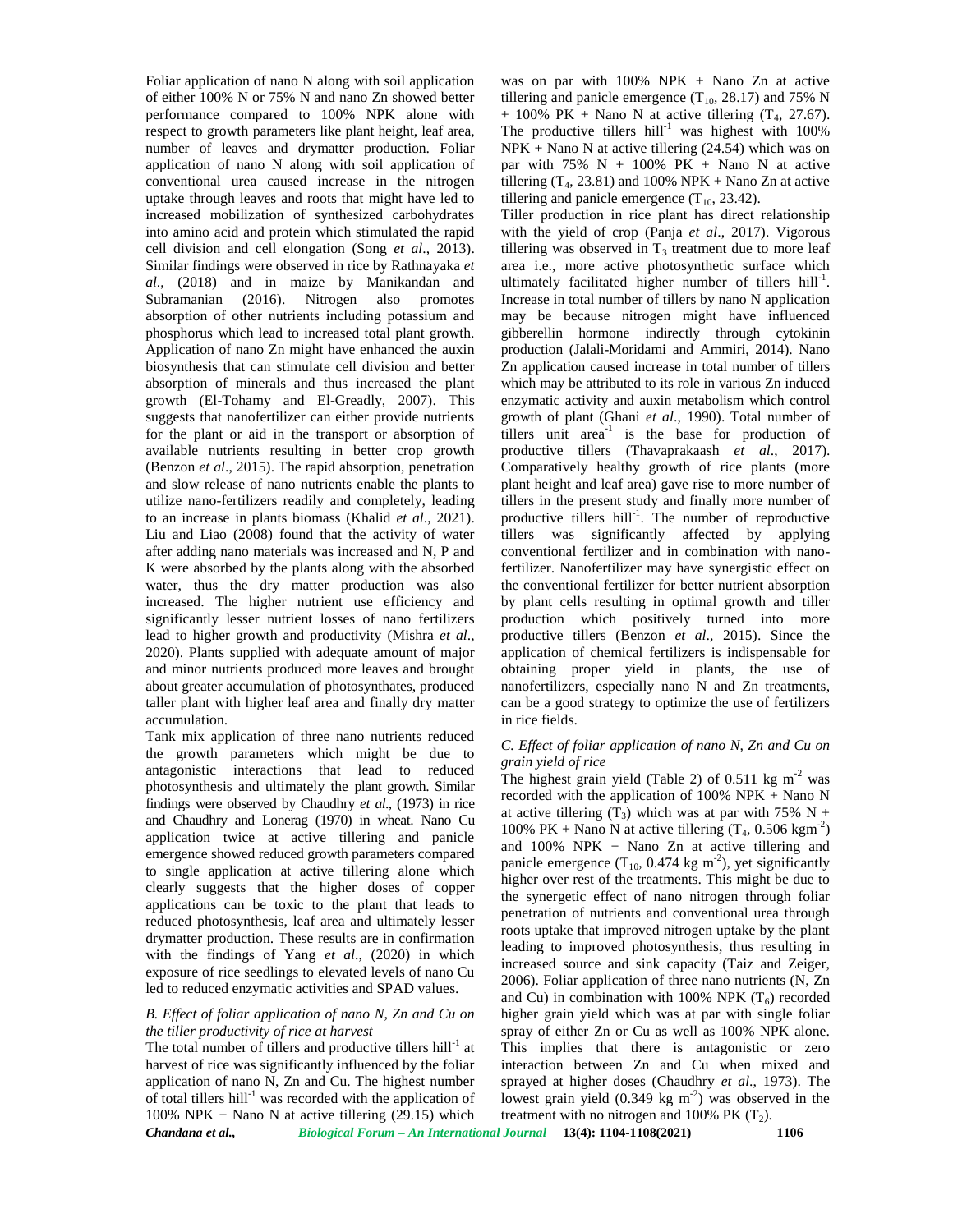# **Table 2: Efficiency of Foliar Applied Nanonutrients (Nitrogen, Zinc and Copper) on tiller productivity and grain yield of rice at harvest**

| <b>Treatment</b>                                           | Total no. of tillers hill | Productive tillers hill <sup>-1</sup> | <b>Grain</b> yield<br>$(\text{kg m}^2)$ |
|------------------------------------------------------------|---------------------------|---------------------------------------|-----------------------------------------|
| $T_1(100_{NPK})$                                           | 23.71                     | 19.30                                 | 0.440                                   |
| $T_2(0_N + 100_{PK})$                                      | 15.32                     | 14.69                                 | 0.349                                   |
| $T_3(100_{NPK} + nFN \n\mathcal{Q} AT)$                    | 29.15                     | 24.54                                 | 0.511                                   |
| $T_4$ (75 <sub>N</sub> + 100 <sub>PK</sub> + nFN @ AT)     | 27.67                     | 23.81                                 | 0.506                                   |
| $T_5(50_N + 100_{PK} + nFN \n\textcircled{a} AT)$          | 19.50                     | 14.62                                 | 0.433                                   |
| $T_6(100_{NPK} + nFNZnCu \n\omega AT)$                     | 24.83                     | 22.15                                 | 0.464                                   |
| $T_7$ (75 <sub>N</sub> + 100 <sub>PK</sub> + nFNZnCu @ AT) | 26.76                     | 21.13                                 | 0.446                                   |
| $T_8$ (50 <sub>N</sub> + 100 <sub>PK</sub> + nFNZnCu @ AT) | 22.33                     | 18.26                                 | 0.403                                   |
| $T9 (100NPK + nFZn \n\omega AT)$                           | 25.50                     | 19.41                                 | 0.460                                   |
| $T_{10}$ (100 <sub>NPK</sub> + nFZn @ AT & PE)             | 28.17                     | 23.42                                 | 0.474                                   |
| $T_{11}$ (100 <sub>NPK</sub> + nFCu @ AT)                  | 21.50                     | 20.68                                 | 0.430                                   |
| $T_{12}$ (100 <sub>NPK</sub> + nFCu @ AT & PE)             | 20.50                     | 18.16                                 | 0.421                                   |
| SEd                                                        | 0.89                      | 0.72                                  | 0.021                                   |
| $CD (P = 0.05)$                                            | 2.61                      | 2.11                                  | 0.044                                   |

nFN: Nano Foliar Nitrogen, nFNZnCu: Nano Foliar Nitrogen + Zinc + Copper, nFZn: Nano Foliar Zinc, nFCu: Nano Foliar Copper, AT: Active Tillering, PE: Panicle Emergence

#### **CONCLUSION**

Application of either  $100\%$  NPK + Nano N at active tillering or 75%  $N + 100%$  PK + Nano N at active tillering had resulted in better growth parameters, higher tiller productivity and grain yield of rice at harvest which was at par with 100% NPK + Nano Zn at active tillering and panicle emergence.

#### **FUTURE SCOPE**

Foliar sprays of conventional fertilizers can be compared with their respective nanofertilizers, thus helps in finding out the efficiency of nanofertilizers.

**Acknowledgements.** We thank Indian Farmers Fertilizer Cooperative Limited (IFFCO) for providing financial support to conduct the research. **Conflict of Interest.** None.

#### **REFERENCES**

- Annual Report (2019-20). Government of India, Ministry of Chemicals and Fertilizers, Department of Fertilizers. pp 142.
- Benzon, H. R. L., Rubenecia, M. R. U., Jr, V. U. U., & Lee, S. C. (2015). Nano-fertilizer affects the growth, development, and chemical properties of rice. *International Journal of Agronomy and Agricultural Research, 7*(1): 105-117.
- Chaudhry, F.M., Sharif, M., Latif, A., & Qureshi, R.H. (1973). Zinc-copper antagonism in the nutrition of rice (*Oryza sativa* L.). *Plant and Soil, 38:* 573-580.
- Chaudhry, F. M., & Lonerag, J. F. (1970). Effects of nitrogen, copper, and zinc fertilizers on the copper and zinc nutrition of wheat plants. *Australian Journal of Agriculture Research, 21*: 865-879.
- CPG, Crop Production Guide (2020). Department of Agriculture, Govt. of Tamil Nadu, Chennai and Tamil Nadu Agricultural University, Coimbatore.
- El-Tohamy, W. A., & El-Greadly, N. H. M. (2007). Physiological responses, growth, yield and quality of snap bean in response to foliar application of yeast, vitamin E and zinc under sandy soil conditions. *Australian Journal of Basic Applied Sciences, 1*: 249– 299.
- Fakharzadeh, S., Hafzi, M., Baghaei, M. A., Etesami, M., Khayamzadeh, M., & Kalanaky, S. (2020). Using nanochelating technology for biofortification and yield increase in rice. *Scientific Reports, 10*: 43-51.
- Ghani, A., Shah, M., & Khan, D. R. (1990). Response of rice to elevated rates of zinc in mountainous areas of Swat. *Sarhad Journal of Agriculture, 6*: 411-415.
- Gomez, K. A., & Gomez, A. A. (2010). Statistical procedures for agricultural research Vol. 2nd Ed. Wiley India Pvt Ltd, New Delhi, India.
- Jalali-Moridani, M., & Amiri, E. (2014). Effect of nitrogen and potassium on yield and yield components of rice cultivar "Hashemi". *Indian Journal of Fundamental and Applied Life Sciences, 4*: 417-424.
- Khalid, U., Sher, F., Noreen, S., Lima, E.C., Rasheed, T., Sehar, S., & Amami, R. (2021). Comparative effects of conventional and nano-enabled fertilizers on morphological and physiological attributes of *Caesalpinia bonducella* plants. *Journal of the Saudi Society of Agricultural Sciences.* In press.
- Liu, A. X., & Liao, Z. W. (2008). Effects of nano-materials on water clusters. *Journal of Anhui Agricultural Sciences. 36*: 15780-15781.
- Liu, R., & Lal, R. (2015). Potentials of engineered nanoparticles as fertilizers for increasing agronomic productions-A review. *Science of the Total Environment. 514*: 131-139.
- Lemraski, M. G., Normohamadi, G., Madani, H., Abad, H. H. S., & Mobasser, H. R. (2017). Two Iranian rice cultivars' response to nitrogen and nano-fertilizer. *Open Journal of Ecology, 7*(10): 591-603.
- Mahmoodi, B., Morteza, M., Ali, E., & Mogadam, M. N. (2020). Effects of foliar application of liquid fertilizer on agronomical and physiological traits of rice (*Oryza sativa* L.). *Acta Agrobotanica, 73*(3): 7332.
- Manikandan, A., & Subramanian, K. S. (2016). Evaluation of zeolite based nitrogen nano-fertilizers on maize growth, yield and quality on inceptisols and alfisols. *International Journal of Plant and Soil Science, 9*(4): 1-9.
- Mishra, B., Sahu, G. S., Mohanty, L. K., Swain, B. C., & Hati, S. (2020). Effect of nano fertilizers on growth, yield and economics of tomato variety Arka Rakshak. *Indian Journal of Pure and Applied Biosciences, 8*(6): 200-204.
- Panja, S., Garg, H. S., Mandi, V., Sarkar, K., & Bhattacharya, C. (2017). Effect of water stress at tillering stage on different morphological traits of rice (*Oryza sativa* L.) genotypes. *International Journal of Agricultural Science and Research, 7*(3): 471-480.
- Quijano-Guerta, C., Kirk, G. J. D., Portugal, A.M., Bartolome, V. I., & McLaren, G. C. (2002). Tolerance of rice germplasm to zinc deficiency. *Field Crops Research, 76*: 123-130.

*Chandana et al., Biological Forum – An International Journal* **13(4): 1104-1108(2021) 1107**